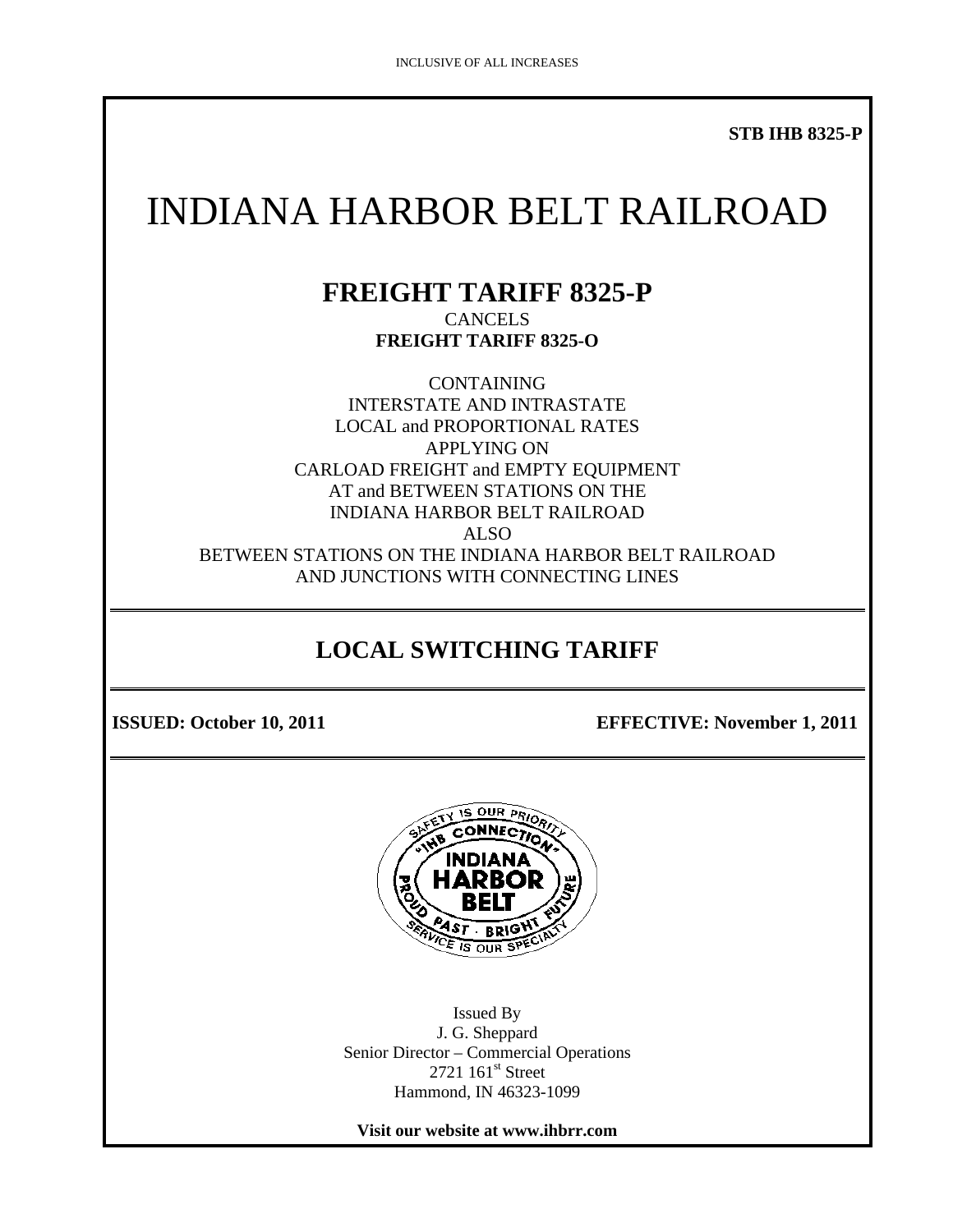## **TABLE OF CONTENTS**

| <b>SUBJECT</b>                                      | <b>ITEM</b>    | <b>PAGE</b>    |
|-----------------------------------------------------|----------------|----------------|
| ABBREVIATIONS, EXPLANATION of                       |                | 9              |
| ALL STATIONS, DEFINITION of                         | 200            | $\overline{7}$ |
| ALTERNATION of RATES and MINIMUM WEIGHTS            | 70             | 5              |
| ARTICULATED EQUIPMENT                               | 160            | 6              |
| CANCELLING ITEMS, METHOD of                         | 75             | 5              |
| <b>CAPACITIES and DIMENSIONS of CARS</b>            | 45             | $\overline{4}$ |
| CHICAGO SWITCHING DISTRICT, DEFINITION of           | 120            | 6              |
| CONNECTING LINES and JUNCTION POINTS, LIST of       |                | $\overline{3}$ |
| <b>CONSECUTIVE NUMBERS</b>                          | 40             | $\overline{4}$ |
| DEMURRAGE and STORAGE RULES and CHARGES             | 110            | 6              |
| EMPTY FREIGHT CARS, HANDLING of                     | 130            | 6              |
| <b>EXPLOSIVES, DANGEROUS ARTICLES</b>               | 15             | $\overline{4}$ |
| <b>FUEL SURCHARGE</b>                               | 65             | 5              |
| UNIFORM CLASSIFICATION, DESCRIPTION of              | 5 <sup>1</sup> | $\overline{4}$ |
| INDUSTRIES, LIST OF, and USE of PRIVATE SIDING      | 140            | 6              |
| <b>INTERMEDIATE APPLICATION</b>                     | 80             | 5              |
| INTRA-STATE TRAFFIC, APPLICATION on                 | 180            | $\overline{7}$ |
| ITEMS AND/OR PROVISIONS NOT BROUGHT FORWARD         | 55             | 5              |
| NATIONAL SERVICE ORDER                              | 60             | 5              |
| NON-APPLICATION of TRANSIT PRIVILEGES               | 190            | $\overline{7}$ |
| NON-APPLICATION of UFC RULES 24 and 29              | 170            | 6              |
| PAYMENT of CHARGES                                  | 135            | 6              |
| PRIVATE CAR, DEFINITION of                          | 125            | 6              |
| <b>RATES and CHARGES</b>                            | 1200-1300      | 8              |
| <b>REFERENCE MARKS</b>                              |                | 9              |
| REFERENCE to TARIFFS, ITEMS, NOTES, RULES, ETC.     | 20             | $\overline{4}$ |
| REGULATED and DEREGULATED RATE INFORMATION          | 107            | 6              |
| REISSUED MATTER, METHOD of DENOTING                 | 100            | 5              |
| STATION and JUNCTION POINTS, RATE GROUP APPLICATION | 210            | $\overline{7}$ |
| <b>STATION LIST and CONDITIONS</b>                  | 10             | $\overline{4}$ |
| STRAIGHT or MIXED CARLOADS                          | 105            | 5              |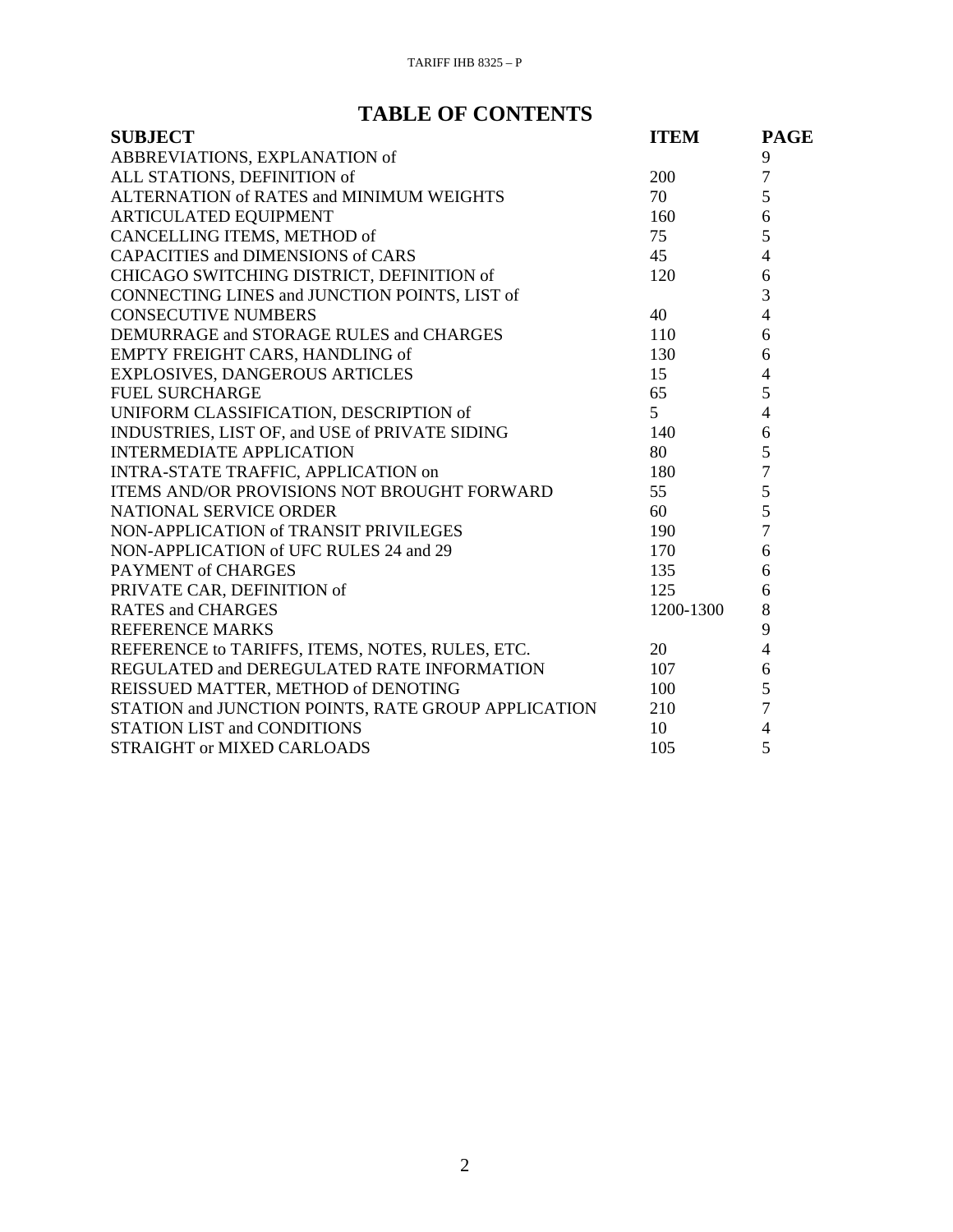|             | Railroad (see Note below)          | <b>Junction (Alternate Name)</b>  |
|-------------|------------------------------------|-----------------------------------|
| <b>BNSF</b> | <b>BNSF Railway Company</b>        | Blue Island, IL                   |
|             |                                    | Gibson, IN                        |
|             |                                    | La Grange (Congress Park), IL     |
|             |                                    | McCook, IL                        |
| <b>BOCT</b> | Baltimore & Ohio Chicago Terminal  | Blue Island, IL                   |
| <b>BRC</b>  | Belt Railway Company of Chicago    | Argo, IL                          |
| <b>CFE</b>  | Chicago, Fort Wayne and Eastern    | Blue Island, IL                   |
| <b>CIC</b>  | Cedar Rapids and Iowa City         | Argo, IL (via BRC)                |
| CN          | Canadian National Railway          | Blue Island, IL                   |
|             |                                    | Broadview, IL                     |
|             |                                    | Gibson, IN                        |
|             |                                    | Indiana Harbor, IN                |
|             |                                    | Riverdale (Highlawn), IL          |
|             |                                    | Norpaul, (Schiller Park) IL       |
| <b>CPRS</b> | Canadian Pacific Railway           | Blue Island, IL                   |
|             |                                    | Gibson, IN                        |
|             |                                    | Norpaul (Bensenville), IL         |
| <b>CRL</b>  | Chicago Rail Link                  | Blue Island, IL                   |
| <b>CSS</b>  | Chicago SouthShore & South Bend    | Burnham, IL                       |
| <b>CSXT</b> | <b>CSX</b> Transportation          | Blue Island, IL                   |
|             |                                    | East Chicago (Indiana Harbor), IN |
|             |                                    | Gibson, IN                        |
| <b>GRW</b>  | Gary Railway                       | Indiana Harbor, IN                |
| <b>IAIS</b> | Iowa Interstate Railroad           | Blue Island, IL                   |
| <b>INRD</b> | Indiana Railroad                   | Argo, IL (via BRC)                |
| <b>NS</b>   | Norfolk Southern Railway           | Blue Island, IL                   |
|             |                                    | Burnham (Calumet Yard), IL        |
|             |                                    | Burns Harbor, IN                  |
|             |                                    | Gibson, IN                        |
|             |                                    | Indiana Harbor, IN                |
|             |                                    | Osborn, IN                        |
| <b>SCIH</b> | South Chicago and Indiana Harbor   | Argo, IL (via BRC)                |
| UP          | Union Pacific Railroad             | Argo, IL                          |
|             |                                    | Blue Island (Dolton), IL          |
|             |                                    | Norpaul (Proviso), IL             |
|             | WSOR Wisconsin & Southern Railroad | Argo, IL (via BRC)                |
|             |                                    |                                   |

# **List of Connecting Lines and Junction Points**

Note: In connection with some carriers, multiple junctions exist for the purpose of interchanging different Origin/Destination traffic as dictated by operating agreements between the IHB and that carrier, and are subject to change.

When Junctions are used for rate-making purposes in this tariff, and multiple Junctions for a carrier exist, the Junction to apply is the Junction of actual route of movement.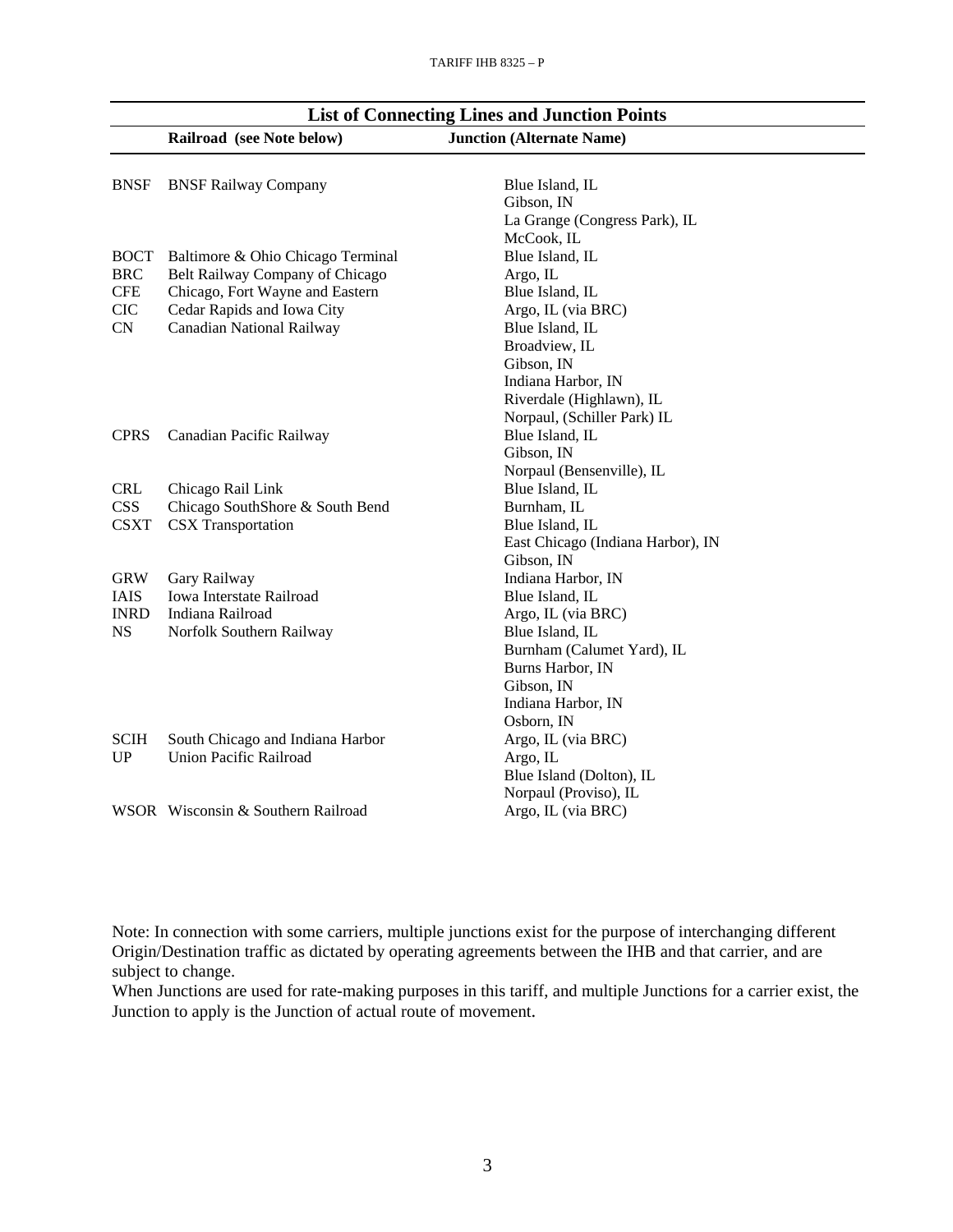#### **RULES AND OTHER GOVERNING PROVISIONS GENERAL RULES AND REGULATIONS**

#### **ITEM 5 – DESCRIPTION OF UNIFORM CLASSIFICATION**

The term "Uniform Classification" when used herein means, Uniform Freight Classification UFC 6000 – Series, issued by Uniform Classification Committee, Agent.

#### **ITEM 10 – STATION LIST AND CONDITIONS**

This tariff is governed by the Official List of Open and Prepay Stations OPSL 6000 – Series, issued by Station List Publishing Company, Agent, to the extent shown below:

#### **PREPAY REQUIREMENTS AND STATIONS CONDITIONS;** for additions and

abandonment of stations, and except as otherwise shown herein, for prepay requirements, changes in names of stations, restrictions as to acceptance or delivery of freight and changes in station facilities. When a station is abandoned as of a date specified in the above named tariff, the rates from and to such station as published in this tariff are inapplicable on and after that date.

**GEOGRAPHICAL LIST OF STATIONS;** for geographical locations of stations that are referred to in this tariff by station numbers.

**STATION NUMBERS;** for the identification of stations, when stations are shown, or referred to, by number in this tariff.

#### **ITEM 15 – EXPLOSIVES, DANGEROUS ARTICLES**

For rules and regulations governing the transportation of explosives and other dangerous articles by freight, also specifications for shipping containers and restrictions governing the acceptance and transportation of explosives and other dangerous articles, see STB BOE 6000 Series, AAR, Bureau of Explosives.

## **ITEM 20 – REFERENCE TO TARIFFS, ITEMS, NOTES, RULES, ETC.**

Where reference is made in this tariff to tariffs, items, notes, rules, etc., such references are continuous and include supplements to and successive issues of such tariffs and reissues of such item, notes, rules etc.

#### **ITEM 40 – CONSECUTIVE NUMBERS**

Where consecutive numbers are represented in this tariff by the first and last numbers connected by the word "to" or a hyphen they will be understood to include both of the numbers shown. If the first number only bears a reference mark, such reference mark also applies to the last number shown and to all numbers between the first and last numbers.

## **ITEM 45 – CAPACITIES AND DIMENSIONS OF CARS**

For marked capacities, lengths, dimensions and cubical capacities of cars, see The Official Railway Equipment Register, R.E.R Publishing Corporation, Agent.

Cars may not be loaded in excess of the maximum load limit stenciled on the car.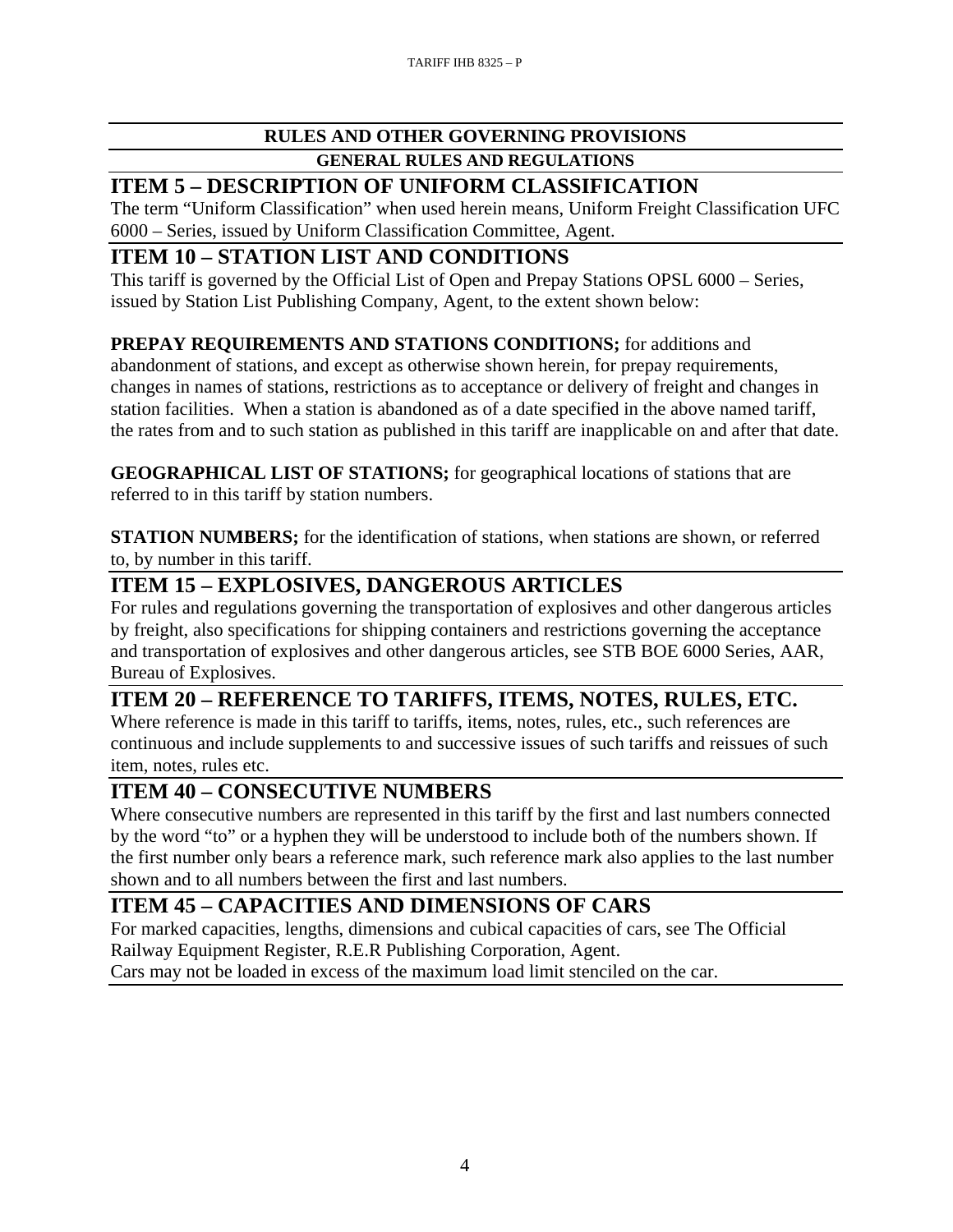#### **RULES AND OTHER GOVERNING PROVISIONS**

#### **GENERAL RULES AND REGULATIONS**

# **ITEM 55 - ITEMS AND/OR PROVISIONS NOT BROUGHT FORWARD**

Items and/or provisions formerly shown and not brought forward are hereby cancelled.

## **ITEM 60 – NATIONAL SERVICE ORDER**

This tariff is subject to provisions of various Surface Transportation Board Service Orders and General Permits as shown in Tariff STB NSO 6100 – Series.

#### **Item 65 – FUEL SURCHARGE**

Application of fuel surcharge cancelled effective December  $1<sup>st</sup>$  2008.

#### **ITEM 70 – ALTERNATION – CARLOAD RATES AND VARYING MINIMUM WEIGHTS**

When two or more carload rates are provided in the same rate item, for application on the same commodity from and to the same points, apply that rate which results in the lowest charge based upon the actual or authorized estimated weight of the shipment, but not less than the minimum published in connection with the rate used.

## **ITEM 75 – METHOD OF CANCELING ITEMS**

As this tariff is supplemented, numbered items with letter suffixes cancel correspondingly numbered items in the original tariff or in a prior supplement. Letter suffixes will be used in alphabetical sequence starting with A.

**EXAMPLE:** Item 5-A cancels Item 5 and Item 10-B cancels Item 10-A in a prior supplement, which in turn cancelled Item 10.

## **ITEM 80 – INTERMEDIATE APPLICATION**

There will be no intermediate application of rates published in this tariff.

#### **ITEM 100 – METHOD OF DENOTING REISSUED MATTER IN SUPPLEMENTS**

Matter brought forward without change from one supplement to another will be designated as "Reissued by a reference mark in the form of a square enclosing a number, the number being that of the supplement in which the reissue matter first appeared in its currently effective form. To determine its original effective date, consult the supplement in which the reissued matter first became effective.

## **ITEM 105 – STRAIGHT OR MIXED CARLOAD APPLICATION**

Where individual commodity descriptions herein include two or more articles subject to the same carload rates, such rates are applicable upon straight or mixed carload shipments of the articles named, unless otherwise specifically indicated therein.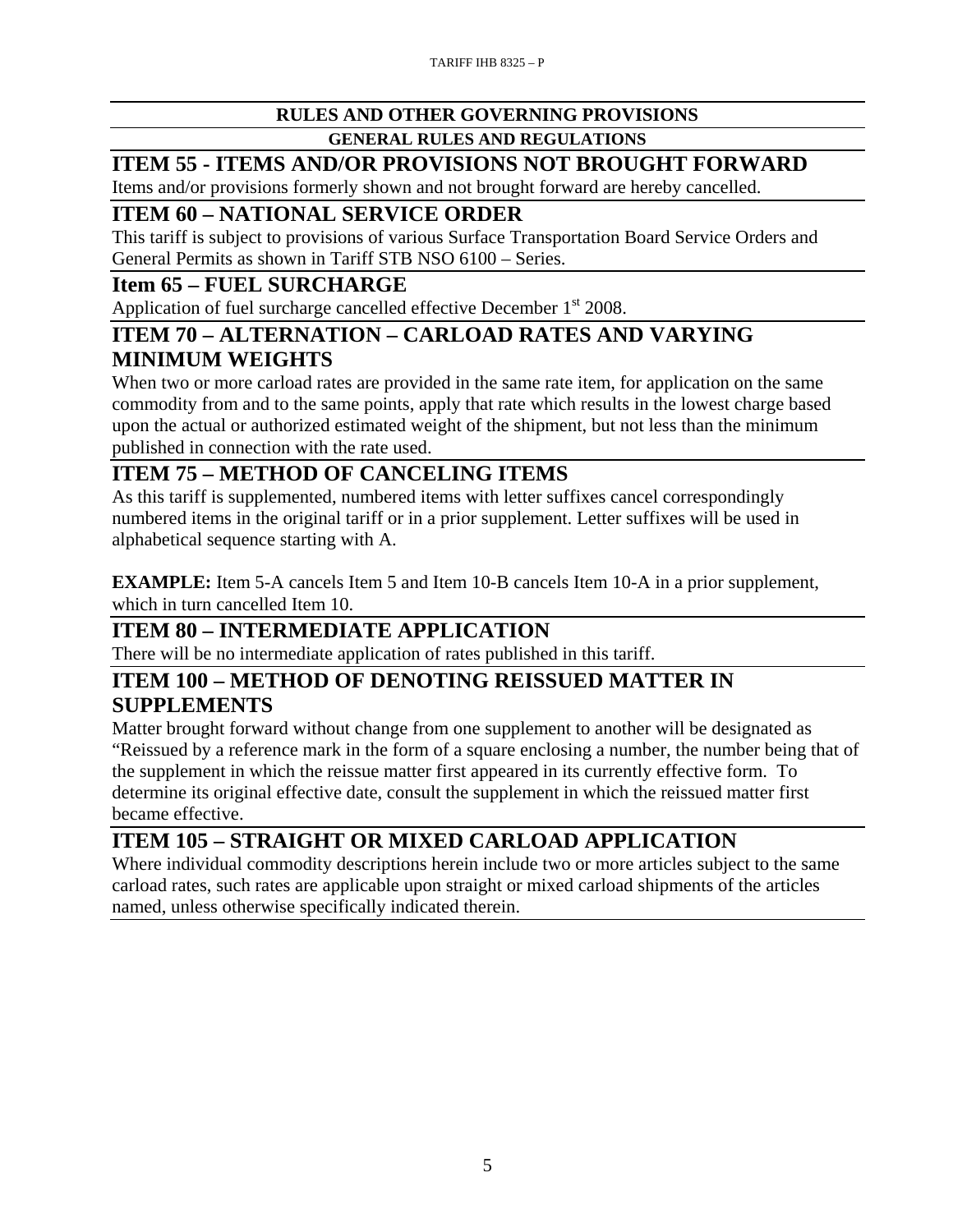#### **RULES AND OTHER GOVERNING PROVISIONS GENERAL RULES AND REGULATIONS**

## **ITEM 107 – REGULATION AND DEREGULATION RATE INFORMATION**

This publication names rates, some of which are subject to regulation by the STB, and some of which are not subject to STB regulation. Rates included in this publication which are not subject to STB regulation are included for the sole purpose of providing rate information and are subject to increases as may be provided by publication of this Tariff.

## **ITEM 110 – DEMURRAGE AND STORAGE RULES AND CHARGES**

Freight transported in connection with this tariff will be subject to demurrage rules, regulations and charges as provided in STB IHB 6004 - Series.

#### **ITEM 120 – DEFINITION OF CHICAGO SWITCHING DISTRICT**

The term "Chicago Switching District" as used in this tariff shall incorporate the Chicago Switching District as defined in tariff STB WTL 8020 – Series.

#### **ITEM 125 - DEFINITION OF PRIVATE CAR**

The terms "Private Car" or "Cars of Private Ownership" when used in this tariff are defined as cars bearing other than railroad reporting marks that are owned by individuals, firms,

corporations, or car companies, including cars owned and/or operated by railroad controlled car lines.

## **ITEM 130 - HANDLING OF EMPTY FREIGHT CAR**

Except as otherwise provided, rates and charges named in this tariff on carload freight include the return of the empty car after unloading or the delivery of an empty car to receive a loaded movement.

## **ITEM 135 - PAYMENT OF CHARGES**

Rates and charges named in this tariff must be prepaid or satisfactory arrangements made to insure payment.

# **ITEM 140 - LIST OF INDUSTRIES AND USE OF PRIVATE SIDING**

For list of industries located at stations on the IHB within the Chicago Switching District, refer to the IHB website.

When change in name of firm or industry or change in ownership occurs, the switching charge as shown in tariff will apply in connection with successor at same location.

## **ITEM 160 – ARTICULATED EQUIPMENT**

When cars are coupled in an articulated fashion and operated under one reporting mark or car number, each unit, section, or platform of the articulated equipment will be considered as a separate car and charged for at rates named for each unit handled.

## **ITEM 170 - NON-APPLICATION OF UFC RULES 24 AND 29**

Except as specifically provided in individual rate items, rates and charges named in this tariff are not subject to UFC rules 24 or 29 or exceptions thereto, or any other similar provision that permits the use of more than one car as one carload.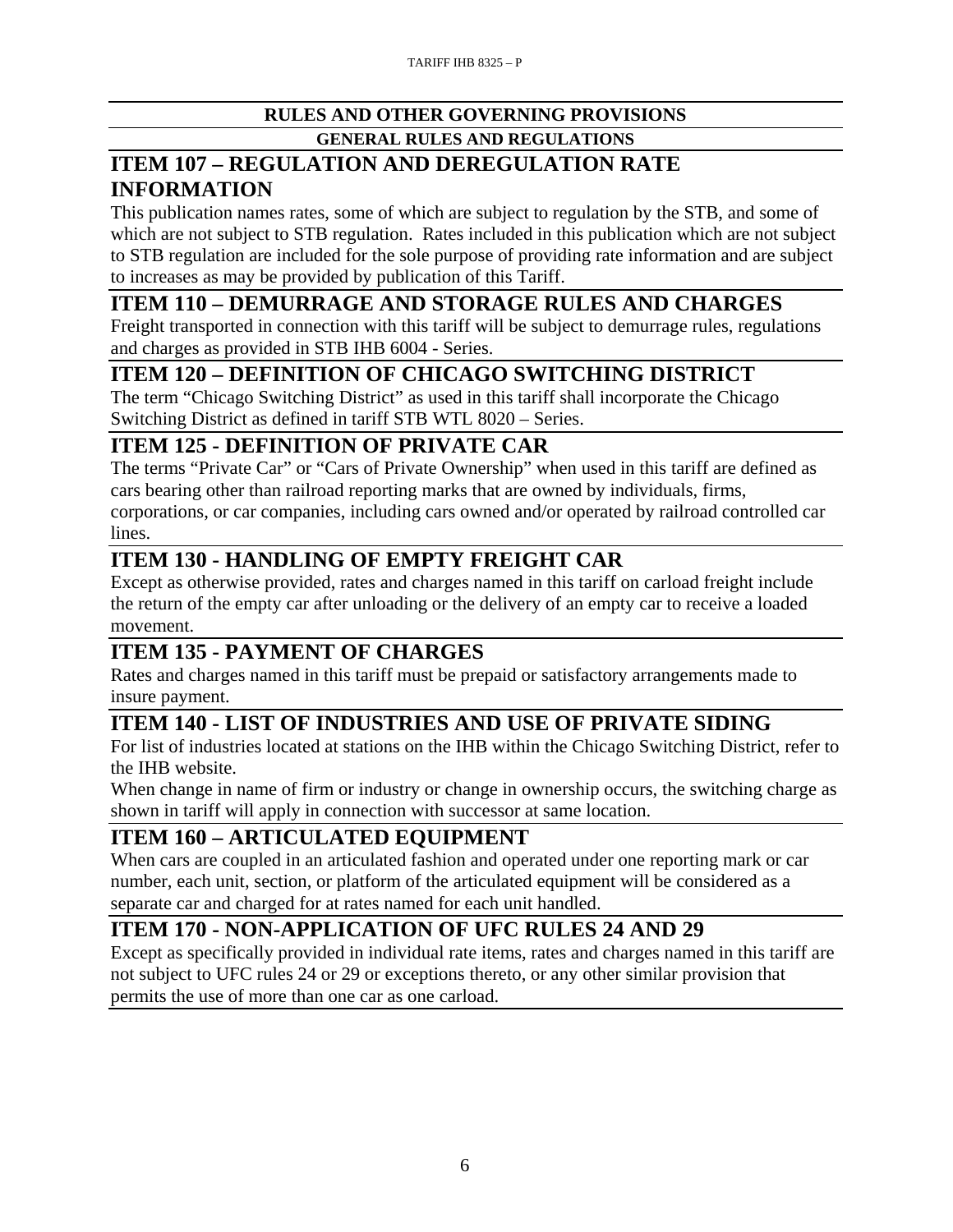# **RULES AND OTHER GOVERNING PROVISIONS**

**GENERAL RULES AND REGULATIONS** 

#### **ITEM 180 – APPLICATION OF INTRA-STATE TRAFFIC**

Rates, charges, rules, and regulations named in this tariff apply on inter-state traffic and will also apply on Indiana and Illinois intra-state traffic.

#### **ITEM 190 - NON-APPLICATION OF TRANSIT PRIVILEGES**

Rates in this tariff are not subject to transit privileges of any kind, including stopping in transit for completion of loading or partial unloading.

Shipments moving on the rates in this tariff cannot be recorded for transit privileges at destination, nor surrendered to offset outbound shipments under transit where transit tariffs do not require inbound billing be recorded.

## **SPECIAL RULES AND REGULATIONS – LIMITED**

## **ITEM 200 - DEFINITION OF "ALL STATIONS"**

(Applies only when specific reference is made hereto) Rates named in this tariff with application from, to or between "All Stations" will include all IHB Industries, Team Tracks and Junctions with Connecting Lines named in Item 210.

#### **ITEM 210 - LIST OF APPLICABLE STATIONS and JUNCTION POINTS**

When Items in this tariff make specific reference to this Item, shipments from or to Stations or Junctions in Column A will take same rates as published for Rate Group Stations listed in Column B.

| <b>COLUMN A</b><br><b>STATION OR</b>                            | <b>COLUMN B</b> | <b>COLUMN A</b><br><b>STATION OR</b> | <b>COLUMN B</b>           |  |
|-----------------------------------------------------------------|-----------------|--------------------------------------|---------------------------|--|
| <b>JUNCTION</b><br><b>JUNCTION</b><br><b>RATE GROUP STATION</b> |                 |                                      | <b>RATE GROUP STATION</b> |  |
| Alsip, IL                                                       | Blue Island, IL | Hammond, IN                          | Gibson, IN                |  |
| Argo, IL                                                        | Argo, IL        | Hegewisch, IL                        | Gibson, IN                |  |
| Bellwood, IL                                                    | Argo, IL        | Indiana Harbor, IN                   | Gibson, IN                |  |
| Bensenville, IL                                                 | Argo, IL        | Kensington, IL                       | Gibson, IN                |  |
| Blue Island, IL                                                 | Blue Island, IL | La Grange, IL                        | Argo, IL                  |  |
| Bridgeview, IL                                                  | Blue Island, IL | McCook, IL                           | Argo, IL                  |  |
| Broadview, IL                                                   | Argo, IL        | Melrose Park, IL                     | Argo, IL                  |  |
| Burnham, IL                                                     | Gibson, IN      | North Hammond, IN                    | Gibson, IN                |  |
| Calumet City, IL                                                | Gibson, IN      | Norpaul, IL                          | Argo, IL                  |  |
| Chicago Ridge, IL                                               | Blue Island, IL | Osborn, IN                           | Gibson, IN                |  |
| Dolton, IL                                                      | Blue Island, IL | Proviso, IL                          | Argo, IL                  |  |
| East Chicago, IN                                                | Gibson, IN      | Riverdale, IL                        | Blue Island, IL           |  |
| Franklin Park, IL                                               | Argo, IL        | Roby, IN                             | Gibson, IN                |  |
| Gary, IN                                                        | Gibson, IN      | South Chicago, IL                    | Gibson, IN                |  |
| Gibson, IN                                                      | Gibson, IN      | Whiting, IN                          | Gibson, IN                |  |
| Grasselli, IN                                                   | Gibson, IN      |                                      |                           |  |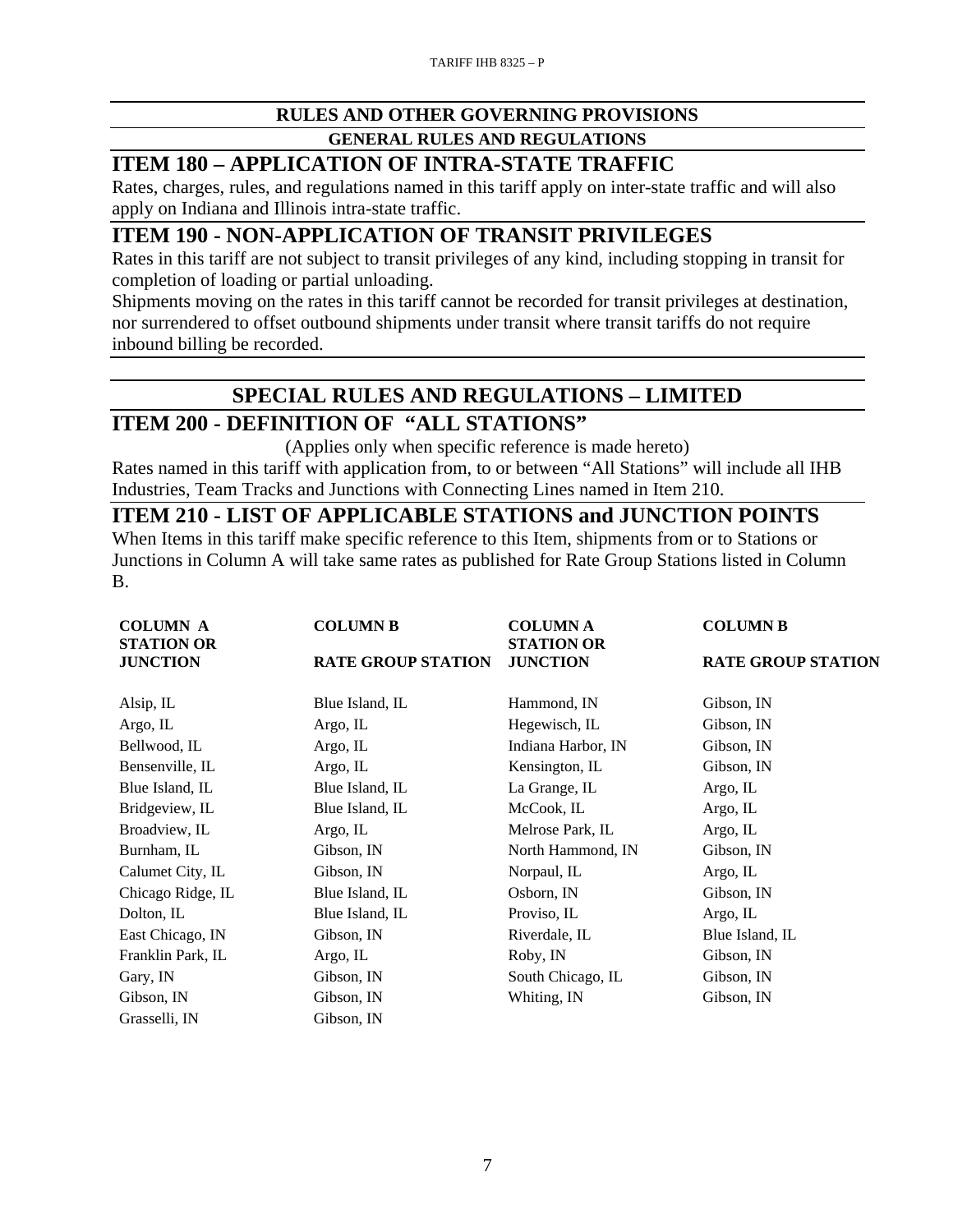| Section 1 - Local Switching Rates |                                                                                                                                                                                                                                                                                                                                                                                                                                                                                                                                                                                                                                                                       |                             |                             |                 |
|-----------------------------------|-----------------------------------------------------------------------------------------------------------------------------------------------------------------------------------------------------------------------------------------------------------------------------------------------------------------------------------------------------------------------------------------------------------------------------------------------------------------------------------------------------------------------------------------------------------------------------------------------------------------------------------------------------------------------|-----------------------------|-----------------------------|-----------------|
| <b>ITEM</b>                       | <b>COMMODITY</b>                                                                                                                                                                                                                                                                                                                                                                                                                                                                                                                                                                                                                                                      | <b>BETWEEN</b>              | <b>AND</b>                  | <b>CHARGE</b>   |
| 1200                              | ALL COMMODITY CARLOAD FREIGHT.<br>except as provided in items 1210 through<br>1300. Rates do not apply on cars exceeding<br>height, width, or maximum gross weight<br>restrictions as published in the "Railway Line<br>Clearances" publication.                                                                                                                                                                                                                                                                                                                                                                                                                      |                             | All Stations (See Item 200) | \$700 PC        |
| 1210                              | <b>EMPTY FREIGHT CARS</b> new, or having had<br>a previous loaded movement in commercial<br>service, moving on own wheels to or from<br>facilities served by the IHB for the purpose of<br>sale, storage, restenciling, cleaning, lining,<br>relining, maintenance, modification, repair<br>(Subject to Notes 1, 2 and 3)                                                                                                                                                                                                                                                                                                                                             | All Stations (See Item 200) |                             | \$240 PC        |
|                                   | Note 1: This Item will apply on a newly-acquired or restenciled car moving prior to first loaded move in commercial<br>service, or a car moving for sale.<br>Note 2: If the empty movement is immediately preceded by an IHB loaded revenue movement, no charge will be<br>made for the handling of the empty to the repair facility.<br>Note 3: If the empty movement is immediately followed by an IHB loaded revenue movement, no charge will be<br>made for the handling of the empty from the repair facility, except that if no charge was made by IHB on the empty<br>movement to the repair facility (see Note 2), The charges named in this Item will apply. |                             |                             |                 |
| 1215                              | <b>RAILWAY CARS MOVING ON OWN</b><br><b>WHEELS FOR DISMANTLING PURPOSES</b><br><b>ONLY</b>                                                                                                                                                                                                                                                                                                                                                                                                                                                                                                                                                                            | All Stations (See Item 200) |                             | \$240 PC        |
| 1260                              | <b>RAILWAY EQUIPMENT</b> moved on own<br>wheels viz, Baggage, Express, Mail, Dining,<br>Sleeping Cars, Passenger Coaches or<br>Caboose Cars. Ballast Spreaders, Cranes,<br>Derricks, Shovels, Maintenance of way or<br>track laying machines, Snow Plows, Scale<br>Test Cars or Rail trains. Railway equipment<br>that is out of date for air brake inspection, or<br>not suitable for interchange. (Subject to notes<br>1, 2, 3 and 4.)                                                                                                                                                                                                                              |                             | All Stations (See Item 200) | \$785 PC        |
|                                   | Note 1: Carriers maximum liability for lading loss or damage to equipment is \$10,000 per shipment.<br>Note 2: If Railroad determines at any point that special handling is required to insure safe movement of equipment<br>billed under this item, any such charges incurred will be billed in addition to the rate.<br>Note 3: Equipment billed under this rate must be inspected by mechanical department and approved for<br>movement over the IHB.<br><b>Note 4:</b> Rate quoted in this item does not include charges for the cost of repairs necessary for the safe movement<br>of equipment moving on own wheels.                                            |                             |                             |                 |
| 1270                              | <b>LOCOMOTIVES, Tenders, and Locomotives</b><br>and Tenders combined and other Locomotive<br>Power Units, including Slugs and Power<br>Boosters, moving on own wheels.                                                                                                                                                                                                                                                                                                                                                                                                                                                                                                |                             |                             |                 |
|                                   | HOT METAL LADLE CARS, empty, moved<br>on own wheels.                                                                                                                                                                                                                                                                                                                                                                                                                                                                                                                                                                                                                  | All Stations (See Item 200) |                             | \$1100 per unit |
|                                   | <b>DIMENSIONAL SHIPMENTS, exceeding</b><br>height, width, or maximum gross weight<br>restrictions as published in the "Railway Line<br>Clearances" publication.                                                                                                                                                                                                                                                                                                                                                                                                                                                                                                       |                             |                             |                 |
| 1280                              | <b>LOCOMOTIVES, including Slugs and Power</b><br>Boosters, other than new, moving on own<br>wheels, dead or under own power.                                                                                                                                                                                                                                                                                                                                                                                                                                                                                                                                          | Indiana Harbor, IN          | Indiana Harbor, IN          | \$600 per unit  |
| 1300                              | <b>SCRAP IRON or STEEL.</b> Having value for<br>remelting purposes only.                                                                                                                                                                                                                                                                                                                                                                                                                                                                                                                                                                                              | Gibson, IN                  | Gibson, IN                  | \$400 PC        |